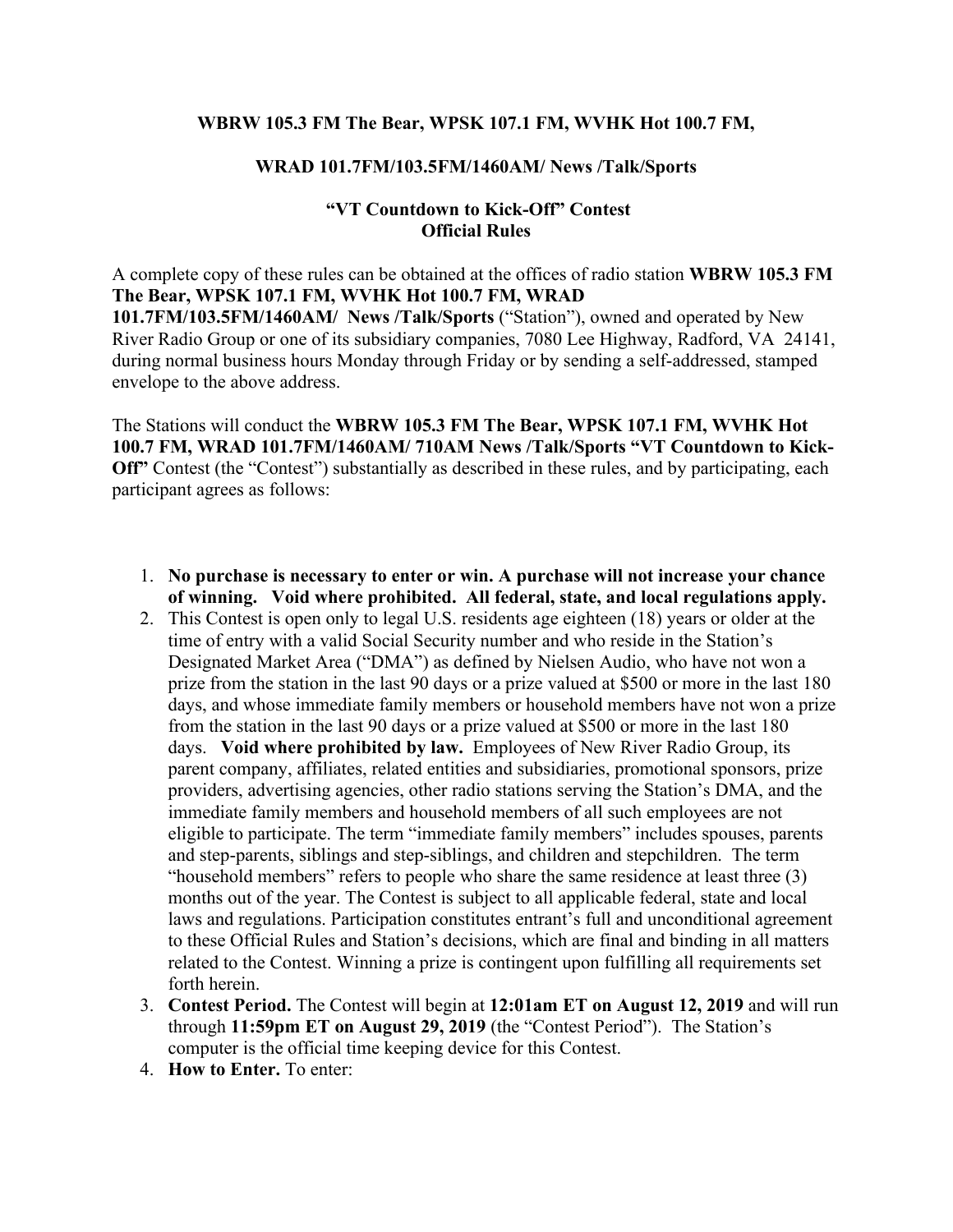**Online:** Visit the Station's websites [www.1053thebear.com,](http://www.1053thebear.com/) [www.107countrypsk.com,](http://www.107countrypsk.com/) [www.hot100nrv.com,](http://www.hot100nrv.com/) and/or [www.wradradio.com,](http://www.wradradio.com/) during the Contest Period, click on the "Countdown to Kick-Off" Contest link, and complete an entry form. All entries must be received by 11:59 pm ET on August 29, 2019 to be eligible for the Grand Prize drawing. **Limit one (1) entry per person per station and website.** Multiple participants are not permitted to share the same email address. Any attempt by any participant to submit more than one (1) entry per person per website by using multiple/different email addresses, identities, registrations and logins, or any other methods will void that entry and the participant may be disqualified. Use of any automated system to participate is prohibited and will result in disqualification. Station is not responsible for lost, late, incomplete, invalid, unintelligible, inappropriate or misdirected registrations, all of which will be disqualified. In the event of a dispute as to any registration, the authorized account holder of the email address used to register will be deemed to be the participant. The "authorized account holder" is the natural person assigned the telephone number by the wireless carrier or an email address by an Internet access provider, online service provider or other organization responsible for assigning email addresses for the domain associated with the submitted address. Potential winner may be required to show proof of being the authorized account holder. All entries become the sole and exclusive property of Station and will not be returned. Station reserves the right to contact entrants and all other individuals whose email address is submitted as part of this promotion. No mail-in entries will be accepted.

- 5. **Winner Selection.** On or about 1:00 pm ET on August 30, 2019, Station will select one (1) entry for the CDTK Prize Pack in a random drawing from among all valid entries received by Stations during the Contest Period The winning entrant will be contacted using the email address and/or telephone number provided with the entry and may be awarded the prize (subject to verification of eligibility and compliance with the terms of these rules). Station's decisions as to the administration and operation of the Contest and the selection of the potential winner are final and binding in all matters related to the Contest. Failure to respond to the initial verification contact within three (3) days of notification will result in disqualification.
- 6. **Verification of Potential Winner.** THE ELIGIBILITY OF ALL POTENTIAL CONTEST WINNERS IS SUBJECT TO VERIFICATION BY STATION WHOSE DECISIONS ARE FINAL AND BINDING IN ALL MATTERS RELATED TO THE CONTEST. The potential winner must continue to comply with all terms and conditions of these Official Rules, and winning is contingent upon fulfilling all requirements. The potential winner may be notified by email and/or telephone call after the date of random drawing and/or winner determination. The potential winner will be required to sign and return to Station, within three (3) days of the date notice is sent, an affidavit of eligibility and a liability/publicity release (except where prohibited) in order to claim his/her prize, if applicable. A winner who returns the affidavit of eligibility and liability/publicity release will be deemed to have accepted the contest prize and thereafter will not be permitted to rescind their acceptance of the prize and/or return the prize. If a potential winner cannot be contacted, fails to sign and return the affidavit of eligibility and/or the liability/publicity release within the required time period (if applicable), or if the prize or prize notification is returned as undeliverable, potential winner forfeits prize. In the event that the potential winner of a prize is disqualified for any reason, Station may award the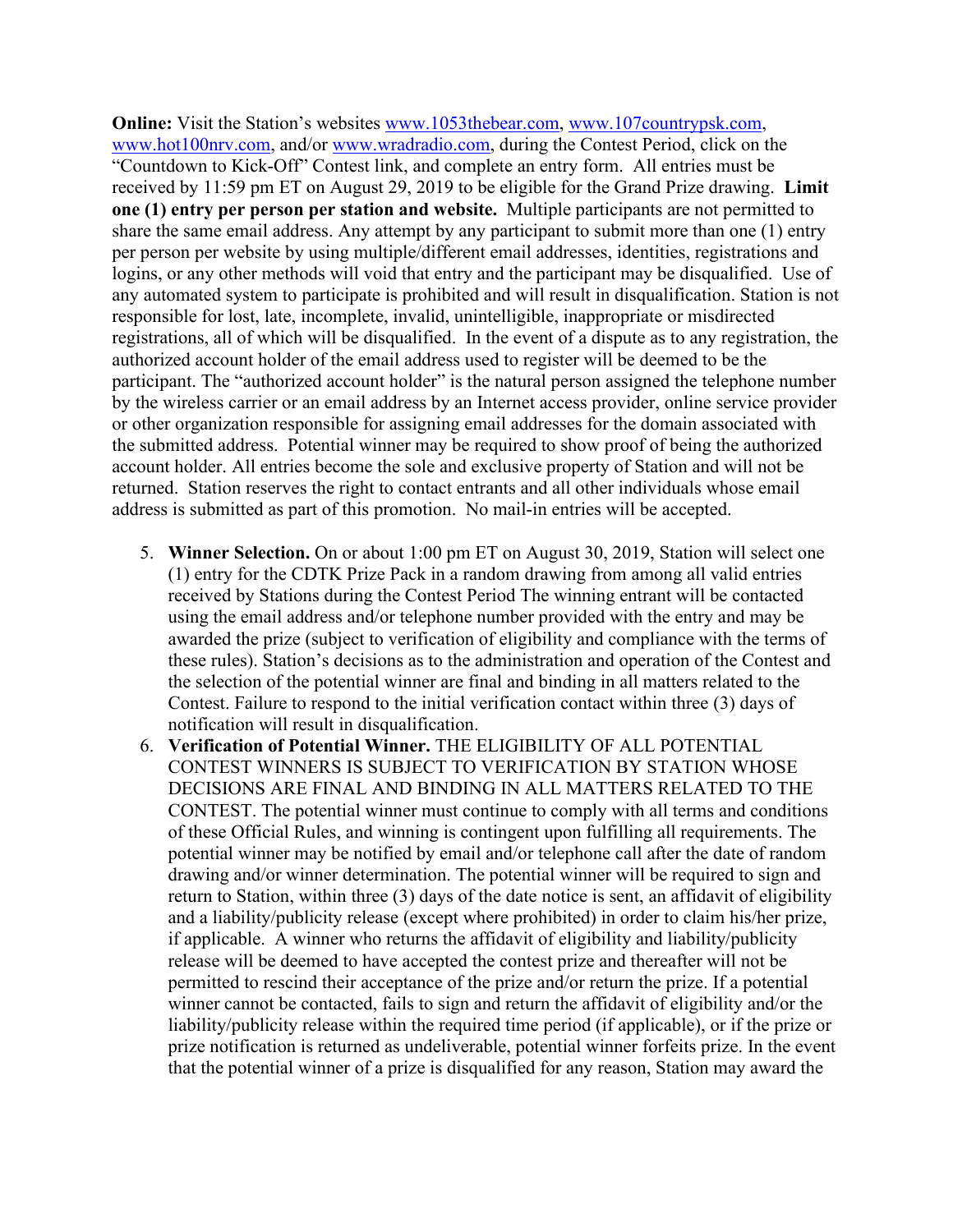applicable prize to an alternate winner by random drawing from among all remaining eligible entries.

- 7. **Grand Prize.** One (1) CDTK Prize Pack will be awarded in this Contest. The CDTK Prize Pack consists of four (4) Tickets to each Virginia Tech Home Game for the 2019 season, One (1) Parking Pass, One (1) Hokie Tailgate set up, (1) Catering Food Package for 10 guests at each home game, and One (1) VT Sideline Experience for the winner at the Home Opener Game on September 7, 2019. Prize **ARV is Three Thousand Dollars (\$3,000.00).** There is no substitution, transfer, or cash equivalent for prizes, except that the Station may, at its sole discretion and to the extent permitted by law, substitute prizes of comparable value or cash. The prizes are expressly limited to the item(s) listed above and do not include taxes, gratuities or any other expenses. Any tickets and/or gift certificates/cards awarded as part of a prize will be subject to the terms and conditions set forth by the issuer and are valid only on the date(s) printed on the tickets or gift certificates/cards. Other restrictions may apply.
- 8. **Entry Conditions and Release.** By entering, each participant agrees to: (a) comply with and be bound by these Official Rules and the decisions of the Station, which are binding and final in all matters relating to this Contest; (b) release and hold harmless Station, New River Radio Group, and its subsidiaries, related and affiliated companies, participating sponsors, the prize suppliers and any other organizations responsible for sponsoring, fulfilling, administering, advertising or promoting the Contest, and each of their respective past and present officers, directors, employees, agents and representatives (collectively, the "Released Parties") from and against any and all claims, expenses, and liability, including but not limited to negligence and damages of any kind to persons and property, including but not limited to invasion of privacy (under appropriation, intrusion, public disclosure of private facts, false light in the public eye or other legal theory), defamation, slander, libel, violation of right of publicity, infringement of trademark, copyright or other intellectual property rights, property damage, or death or personal injury arising out of or relating to a participant's entry, creation of an entry or submission of an entry, participation in the Contest, acceptance or use or misuse of prize (including any travel or activity related thereto) and/or the broadcast, exploitation or use of entry; and (c) indemnify, defend and hold harmless the Released Parties from and against any and all claims, expenses, and liabilities (including reasonable attorneys' fees) arising out of or relating to an entrant's participation in the Contest and/or entrant's acceptance, use, non-use or misuse of the prize.
- 9. Except where prohibited, participation in the Contest constitutes winner's consent to use by the Station and its agent of winner's name, likeness, photograph, voice, opinions and/or biographical information (including hometown and state) for promotional purposes in any media, worldwide, without further payment or consideration, unless otherwise prohibited by law.
- 10. All State, Local, Federal and/or other taxes, duties, tariffs, title fees, licensing fees, or other fees for prizes awarded become the sole responsibility of the winner. All those who win a prize or prizes valued \$600 or more in any given year will be issued an IRS Form 1099 to report their winnings.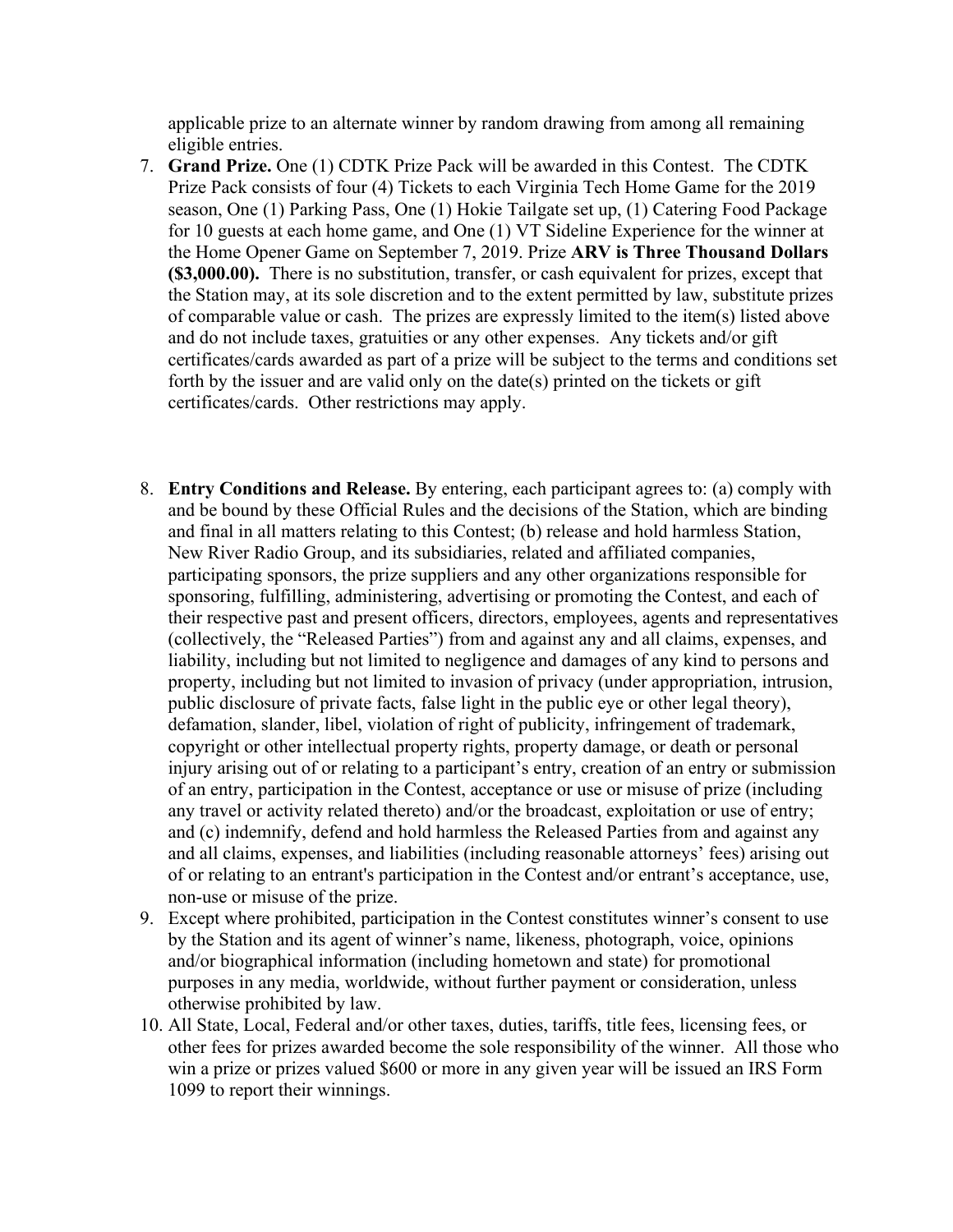- 11. **General Conditions.** Station reserves the right to cancel, suspend and/or modify the Contest, or any part of it, if any fraud, technical failures or any other factor beyond Station's reasonable control impairs the integrity or proper functioning of the Contest, as determined by Station in its sole discretion. Station reserves the right in its sole discretion to disqualify any individual it finds to be tampering with the entry process or the operation of the Contest or to be acting in violation of these Official Rules or acting in an unsportsmanlike or disruptive manner. Any attempt by any person to deliberately undermine the legitimate operation of the Contest may be a violation of criminal and civil law, and, should such an attempt be made, Station reserves the right to seek damages from any such person to the fullest extent permitted by law. Station's failure to enforce any term of these Official Rules shall not constitute a waiver of that provision.
- 12. **Limitations of Liability.** The Released Parties are not responsible for: (1) any incorrect or inaccurate information, whether caused by Station, entrants, printing errors or by any of the equipment or programming associated with or utilized in the Contest; (2) technical failures of any kind, including but not limited to malfunctions, interruptions, or disconnections in phone lines or network hardware or software; (3) unauthorized human intervention in any part of the entry process or the Contest; (4) technical or human error which may occur in the administration of the Contest or the processing of entries; or (5) any injury or damage to persons or property which may be caused, directly or indirectly, in whole or in part, from entrant's participation in the Contest or receipt or use, non-use or misuse of any prize. No more than the stated number of prizes will be awarded. In event that a production, technical, programming or other error causes more than stated number of prizes as set forth in these Official Rules to be claimed, Station reserves the right to award only the stated number of prizes by a random drawing among all legitimate, unawarded, eligible prize claims.
- 13. Entrant agrees that: (i) any and all disputes, claims and causes of action arising out of or connected with this Contest, or any prizes awarded, shall be resolved individually, without resort to any form of class action; (ii) any and all disputes, claims and causes of action arising out of or connected with this Contest, or any prizes awarded, shall be resolved exclusively by the United States District Court or the appropriate state court located in the Station's listening area; (iii) any and all claims, judgments and awards shall be limited to actual out-of-pocket costs incurred, including costs associated with entering this Contest, but in no event attorneys' fees; and (iv) under no circumstances will entrant be permitted to obtain awards for, and entrant hereby waives all rights to claim punitive, incidental and consequential damages and any other damages, other than for actual outof-pocket expenses, and any and all rights to have damages multiplied or otherwise increased. SOME JURISDICTIONS DO NOT ALLOW THE LIMITATIONS OR EXCLUSION OF LIABILITY FOR INCIDENTAL OR CONSEQUENTIAL DAMAGES, SO THE ABOVE MAY NOT APPLY TO YOU. All issues and questions concerning the construction, validity, interpretation and enforceability of these Official Rules, or the rights and obligations of entrant and Station in connection with the Contest, shall be governed by, and construed in accordance with, the laws of the state in which the Station is located, without giving effect to any choice of law or conflict of law rules (whether of the state in which the Station is located or any other jurisdiction), which would cause the application of the laws of any jurisdiction other than the state in which the Station is located.